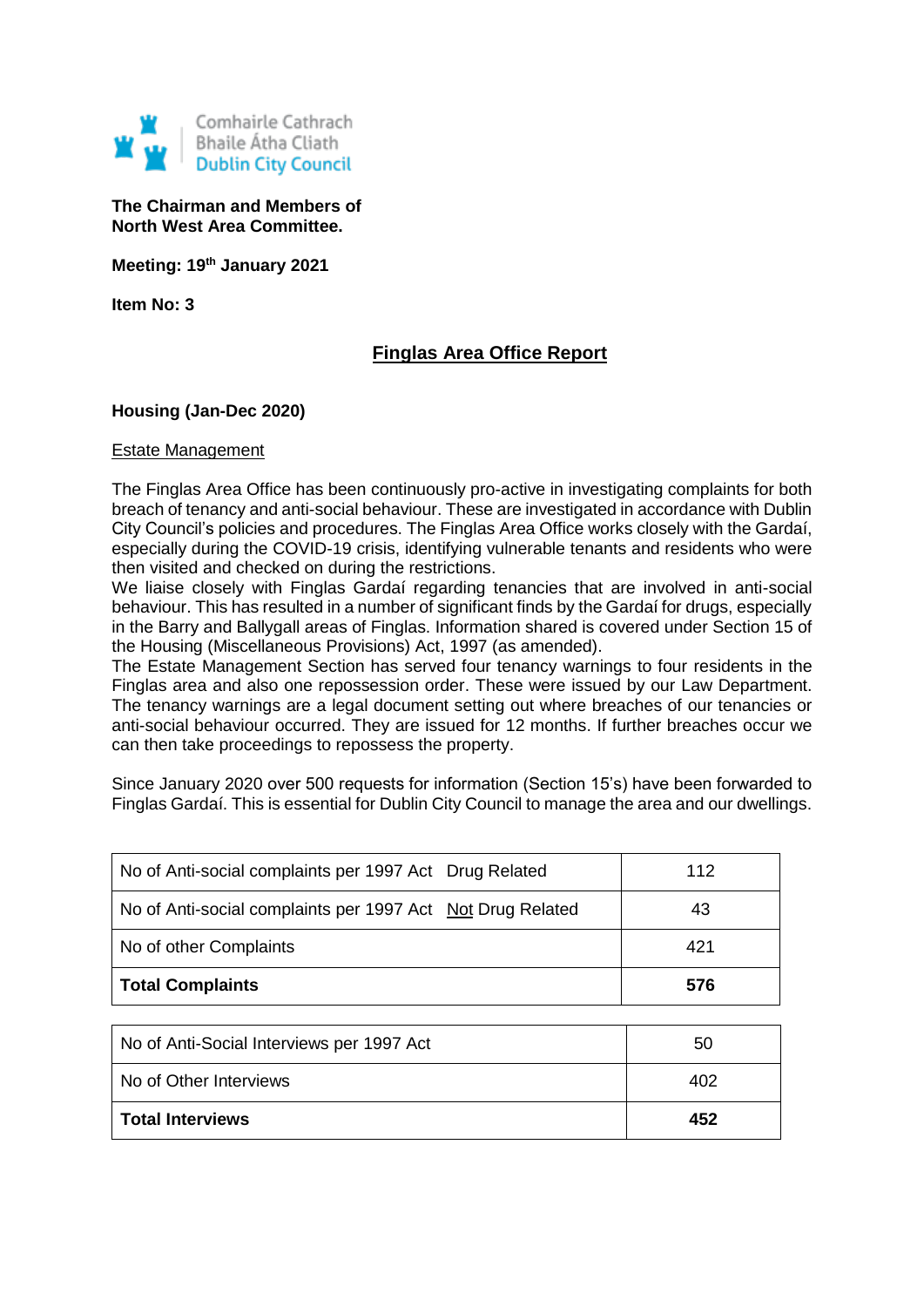| No of Requests for mediation                              |                   |
|-----------------------------------------------------------|-------------------|
| No of Complaints referred to central unit for Action      | 25                |
| No of Section 20 referrals                                |                   |
| No of excluding Orders applied for by Tenant              | $\mathbf{\Omega}$ |
| No of Excluding orders applied for by DCC                 | $\Omega$          |
| No of surrender of Tenancies due to Anti-Social Behaviour | 2                 |
| No of possession application sent to Central Unit         |                   |
| No of Court Orders Granted                                | 0                 |
| No of Appeals / Judicial Reviews Challenges               |                   |
| No of Warrants executed (Evictions)                       |                   |

# Welfare

Staff in the Finglas Area Office work closely with DCC's Housing Welfare Officers with regard to providing short and long term supports to vulnerable families/applicants in the area. This often results in facilitating transfers to alternative accommodation which improves ongoing estate management issues that have come to the attention of the Area Office.

## Covid-19 Issues

The Covid Pandemic and subsequent lockdowns have had a detrimental effect on our elderly and vulnerable tenancies. Housing staff in Finglas have dealt with a significant increase in cases regarding deteriorating mental health in our tenancies. Senior citizen tenants have been particularly impacted with an increase in suicide attempts, alcohol/substance abuse and depression. We have liaised closely with our Welfare Section, HSE and local Gardaí with regard to these cases.

| <b>Housing &amp; Apartments</b> |                |                  |                            |
|---------------------------------|----------------|------------------|----------------------------|
| Category                        | <b>Housing</b> | <b>Transfers</b> | <b>Choice Base Letting</b> |
| <b>Bands 2 &amp; 3</b>          | 14             | 18               | 16                         |
| Medical                         | 0              | 3                |                            |
| Welfare                         | $\Omega$       | 2                | 2                          |
| <b>Homeless</b>                 | 11             | 0                |                            |
| <b>Travellers</b>               | 1              | $\overline{0}$   |                            |
| <b>Transfer HAP</b>             | $\Omega$       | 5                | 5                          |
| De-tenanting                    | O              |                  |                            |

## Housing Allocations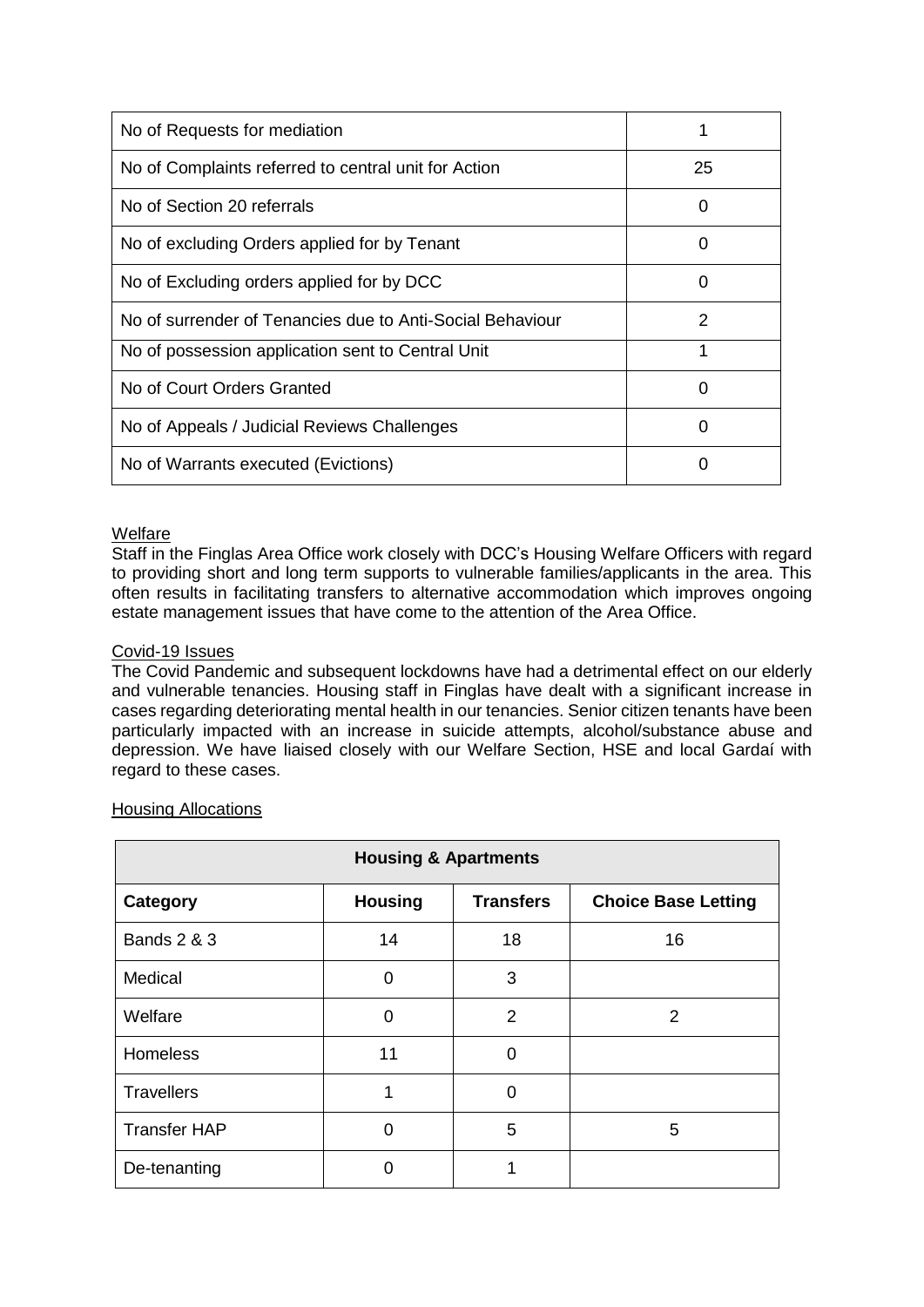| <b>Estate Management</b>   |    |    |    |
|----------------------------|----|----|----|
| <b>Maintenance Grounds</b> |    |    |    |
| <b>Surrendering Larger</b> |    |    |    |
| Unable to afford           |    |    |    |
| Succession                 | 4  |    |    |
| <b>Total</b>               | 30 | 33 | 23 |

| <b>Senior Citizens</b>        |                |                  |                            |
|-------------------------------|----------------|------------------|----------------------------|
| <b>Category</b>               | <b>Housing</b> | <b>Transfers</b> | <b>Choice Base Letting</b> |
| <b>Bands 2 &amp; 3</b>        | 3              | $\overline{2}$   | 3                          |
| Medical                       | $\overline{0}$ | $\overline{0}$   |                            |
| Welfare                       | 0              | $\mathbf 0$      |                            |
| Homeless                      | 9              | 0                |                            |
| <b>Transfer HAP</b>           | 0              | 0                |                            |
| <b>Travellers</b>             | $\overline{0}$ | 0                |                            |
| <b>Estate Management</b>      | $\Omega$       | 0                |                            |
| De-tenanting                  | $\mathbf 0$    | 1                |                            |
| <b>Maintenance Grounds</b>    | $\Omega$       | $\Omega$         |                            |
| <b>Surrendering Larger</b>    | $\overline{0}$ | $\overline{0}$   |                            |
| Unable to afford              | $\Omega$       | $\mathbf 0$      |                            |
| <b>Financial Contribution</b> | 1              | $\overline{0}$   |                            |
| <b>Total</b>                  | 13             | 3                | 3                          |

# Voids Report:

| <b>Vacant Housing Units (17)</b>                            |                  |            |                   |
|-------------------------------------------------------------|------------------|------------|-------------------|
| <b>Address</b><br>Type of unit<br>Date of<br><b>Remarks</b> |                  |            |                   |
| vacancy                                                     |                  |            |                   |
| <b>Ballygall Parade</b>                                     | 2 bed Maisonette | 24/09/2020 | Works in progress |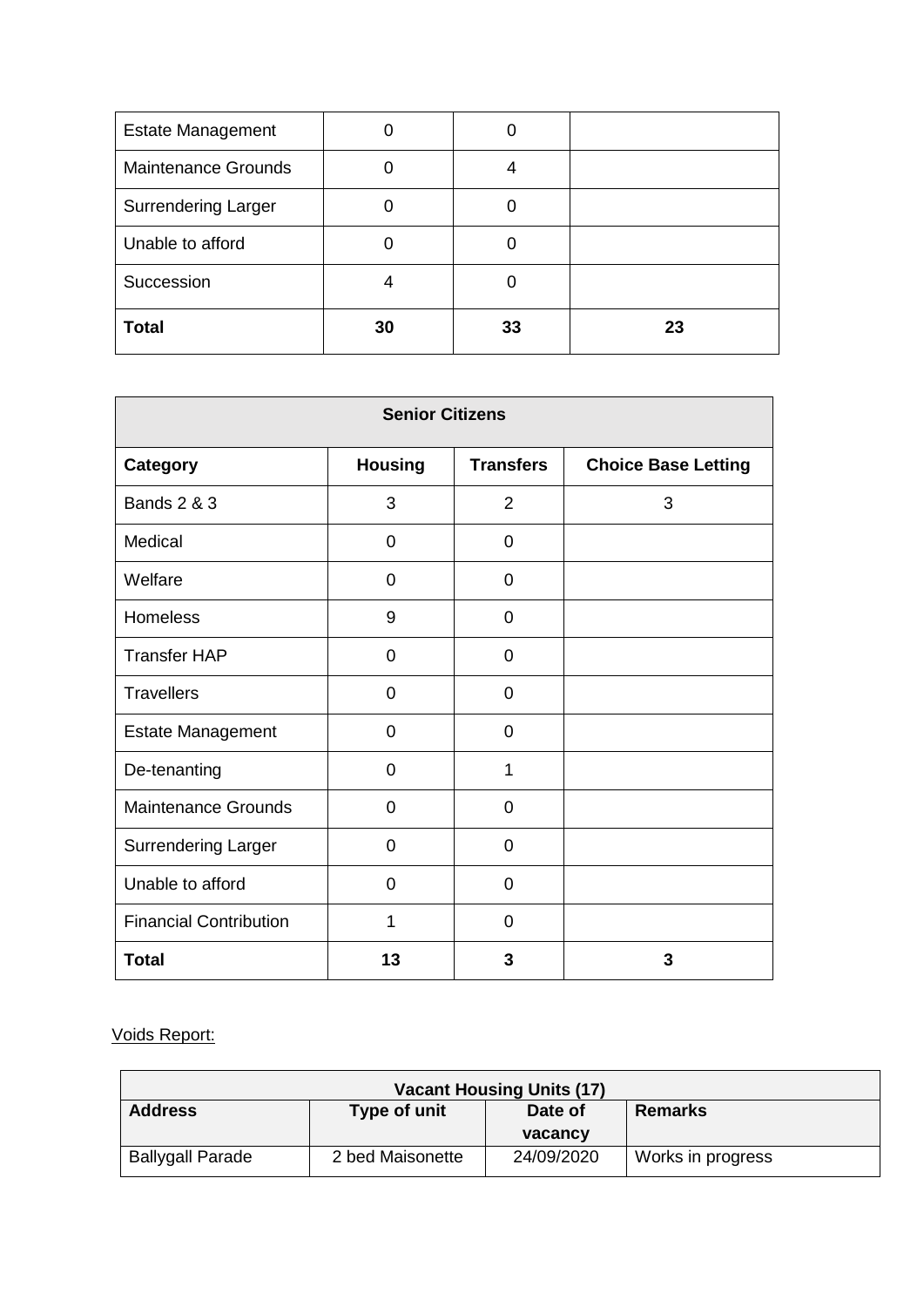| <b>Ballygall Parade</b>   | 2 bed maisonette | 24/08/2020 | Works in progress            |
|---------------------------|------------------|------------|------------------------------|
| <b>Ballygall Parade</b>   | 2 bed Maisonette | 14/04/2020 | Works in Progress / On offer |
| <b>Barnamore Park</b>     | 3 bed house      | 20/10/2020 | Works in progress            |
| <b>Barnamore Grove</b>    | 3 bed house      | 26/08/2020 | Works in progress            |
| <b>Barry Park</b>         | 3 bed house      | 04/08/2020 | Works in progress/on offer   |
| Cloonlara Road            | 2 bed house      | 28/09/2020 | Works in progress            |
| Deanstown Avenue          | 2 bed house      | 09/11/2020 | Works in progress            |
| Fairlawn Road             | 3 bed house      | 24/09/2020 | Works in progress/on offer   |
| <b>Griffith Parade</b>    | 2 bed house      | 20/08/2020 | Works in progress            |
| <b>Hazelcroft Gardens</b> | 3 bed house      | 17/06/2019 | Works in progress            |
| Kippure Park              | 3 bed house      | 27/05/2020 | Works in progress/On offer   |
| McKee Avenue              | 3 bed House      | 30/09/2020 | Works in progress            |
| St. Canice's Square       | 1 bed Apt        | 12/11/2020 | Works in Progress            |
| <b>The Botanic</b>        | 2 bed Apt        | 22/11/2019 | Issue with the building      |
| The Tolka                 | 2 bed Apt        | 21/03/2019 | Issue with the building      |
| <b>Wellmount Cres</b>     | 3 bed House      | 15/10/2020 | Works in progress            |

| <b>Vacant Senior Citizens Units (9)</b> |                     |                    |                              |
|-----------------------------------------|---------------------|--------------------|------------------------------|
| <b>Address</b>                          | <b>Type of Unit</b> | Date of<br>vacancy | <b>Remarks</b>               |
| Glasnaaon Court                         | <b>Bedsit</b>       | 24/07/2020         | Works in progress            |
| <b>Glasaree Court</b>                   | 1 bed               | 10/04/2020         | Works in progress/On offer   |
| Glasaree Court                          | 1 bed               | 30/03/2020         | Works in progress / On offer |
| <b>Griffith Crescent</b>                | 1 bed               | 13/11/2020         | Works in progress/On offer   |
| <b>Griffith Crescent</b>                | 1 bed               | 16/11/2020         | Works in progress            |
| <b>Mellowes Court</b>                   | <b>Bedsit</b>       | 13/05/2019         | Works in progress/On offer   |
| <b>Mellowes Court</b>                   | <b>Bedsit</b>       | 25/06/2019         | Works in progress            |
| <b>Mellowes Court</b>                   | 1 bed               | 07/05/2019         | Works in progress/On offer   |
| <b>Mellowes Court</b>                   | <b>Bungalow</b>     | 10/11/2020         | Works in progress            |

# Choice Based Lettings

The following properties were advertised under the Choice Based Letting scheme in 2020:

| <b>Address</b>    | <b>No. Eligible Applicants</b> | <b>No. Non Eligible Applicants</b> |
|-------------------|--------------------------------|------------------------------------|
| 47 Barnamore Park |                                |                                    |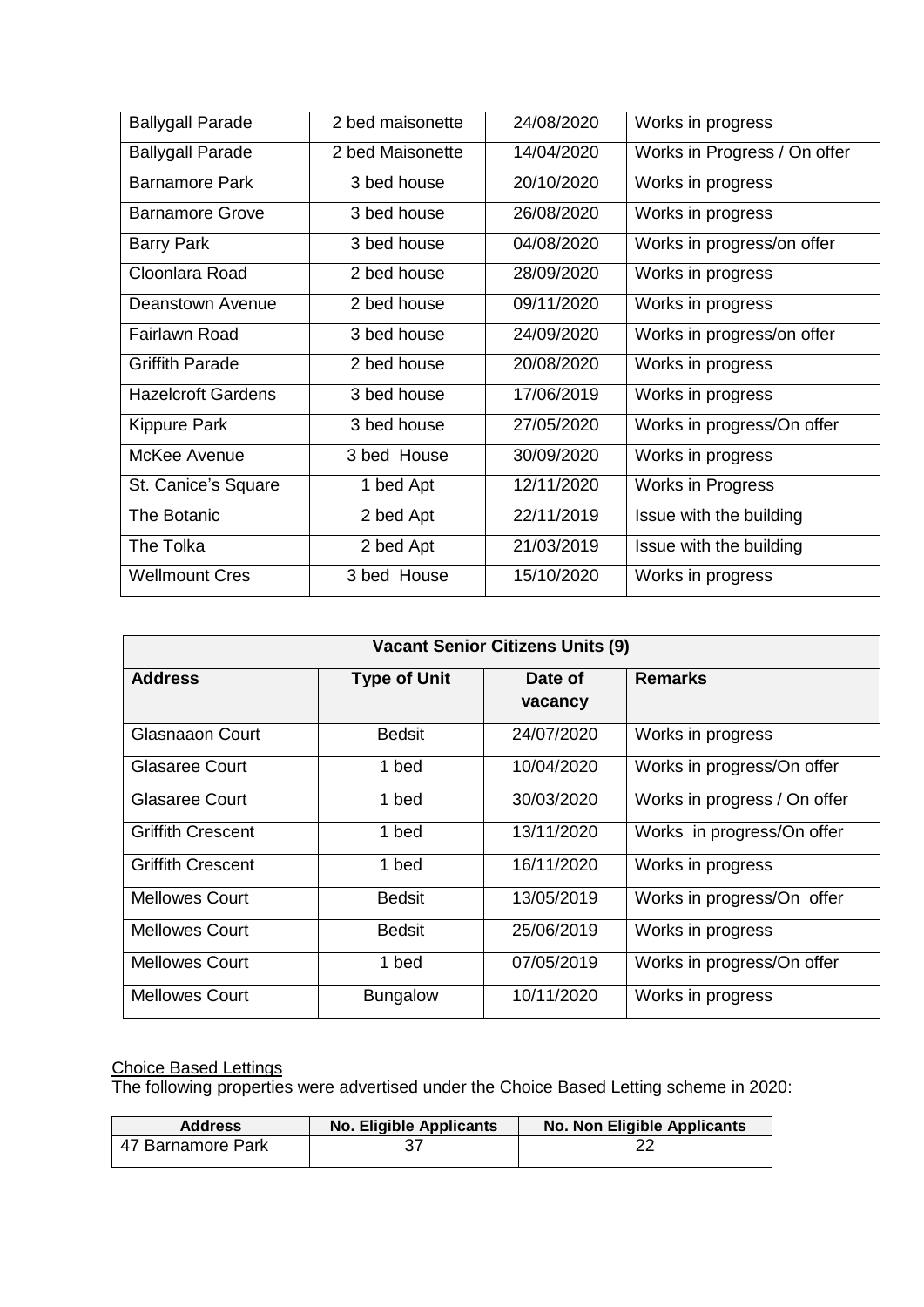| 49 Barry Avenue         | 33 | 14 |
|-------------------------|----|----|
| <b>Ballygall Parade</b> | 64 | 9  |
| 2 & 3 Berryfield Drive  | 23 | 11 |
| 19 Cloonlara Drive      | 34 | 41 |
| 21 Hazelcroft Road      | 16 | 29 |
| 25 Ballygall Crescent   | 84 | 42 |
| 30 Cloonlara Road       | 18 | 12 |
| 123 Berryfield Road     | 37 | 28 |
| Glasanaon Court         | 8  | 5  |
| 42 Abbotstown Road      | 79 | 33 |
| 1 Finglaswood Road      | 60 | 9  |
| 8 Wellmount Cres        | 99 | 34 |
| 51 Dunsink Avenue       | 52 | 26 |
| 172 Kippure Park        | 31 | 17 |
| 63 Fairlawn Road        | 25 | 10 |
| 101 Ballygall Parade    | 32 | 2  |
| 90 Kippure Park         | 5  | 12 |
| 9 Barry Close           | 16 | 4  |
| 32 Barry Park           | 57 | 12 |

A number of applicants were not eligible due to various reasons e.g. not entitled to the size of property, do not have Area E as a preference, do not have a housing application, etc.

# Vacant Sites

- 61/63 Ratoath Avenue **-** 6 x 1 Bed apartments. *Works have commenced on this site and are due to be completed Q4 2021.*
- 307a Casement Road 1 x 4 bed house accessible ground floor bedroom. *Planning re-lodged and Capital Assistance Scheme (CAS) funding in place.*
- 13A Casement Drive 2 x 2 bed apartments. *CAS funding in place. Works expected to commence by year-end.*
- Berryfield Drive 6 X 3 Bedroom Houses. *Planning and funding has been approved.*
- Barnamore Grove/Park 2 X 3 bedroom Houses. *Planning and funding has been approved*.

Sites which have been identified for potential development:

- 74-75 Fairlawn Road 2 Houses
- Wellmount Crescent 1 House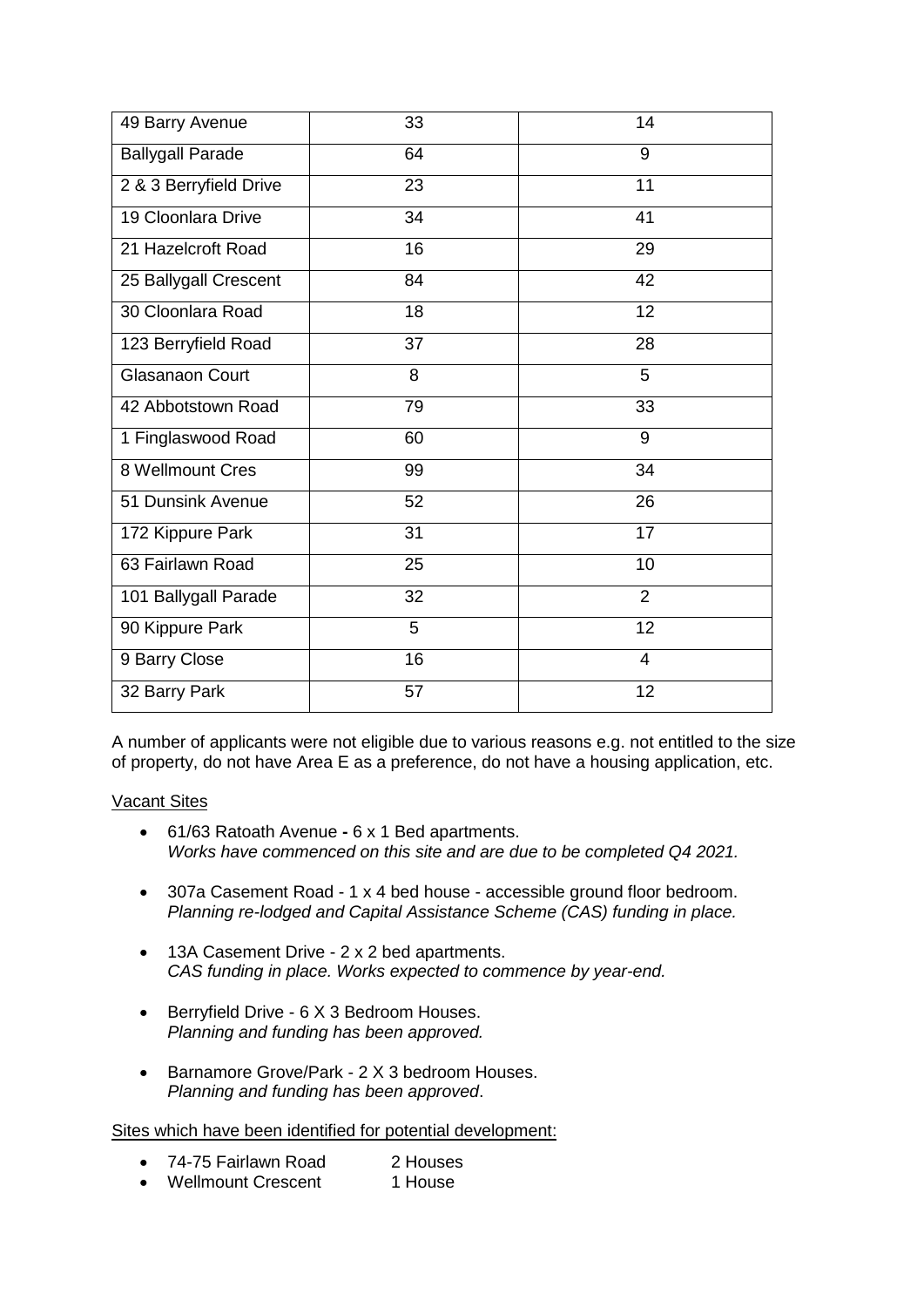| <b>Hazelcroft Gardens</b> | 2 Houses |
|---------------------------|----------|
|                           |          |

• Valeview Gardens 1 House

Sketch proposals completed and CAS applications ready for submission to Dublin City Council's Housing Department.

## **P**vrite

Three houses on Wellmount Road - 45A, 45B and 45C - were vacated in order for remedial works to be carried out due to pyrite. The works on these dwellings has commenced. It is envisaged that tenants will be back-in by the end of Q1.

## Scribblestown PPP Site

70 apartments are currently under construction. The completion date is the end of January. The Finglas Office and Allocations Section have been working closely together to nominate and select tenants.

Co-operation was sought by the Community Policing Section in Finglas Gardaí Station as over 100 applicants required checking on Estate Management grounds in a short period of time.

## Insulation Works

In 2020 the insulation programme on council stock was suspended due to the current pandemic and lack of funding. In the Finglas area only 7 dwellings were retrofitted last year.

## Rents Update

The Finglas Area Office continues to provide a rent assessment service for tenants living in the Finglas area.

| <b>Finglas Rent Assessment Update</b><br>1st Jan- 31th December 2020 |      |
|----------------------------------------------------------------------|------|
| <b>Assessments</b>                                                   | 1082 |
| <b>Permission to Resides</b>                                         | 33   |
| <b>Refunds</b>                                                       | 22   |

# **COMMUNITY & SOCIAL DEVELOPMENT**

Community Quilt Project 2020/21



The Finglas Area Office's Community & Social Development staff (CSDS) engaged with local community groups and individuals to create a number of community quilts. The project involves community members knitting a series of squares. Once Covid-19 restrictions allow, groups and individuals will be brought together to complete the project and celebrate their work.

The project aims to tackle isolation, especially amongst older people. However, the project is